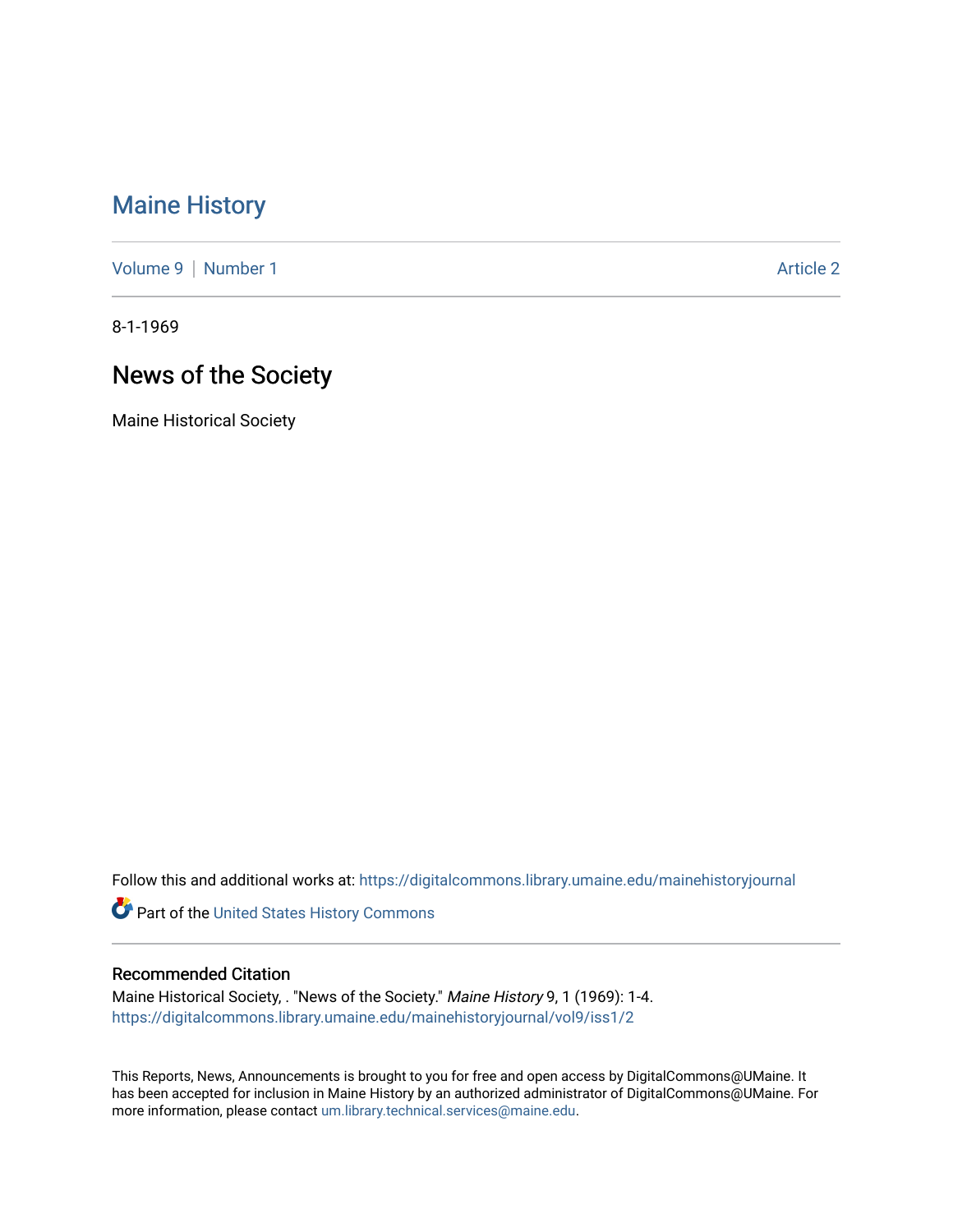#### *MAINE HISTORICAL SOCIETY NEWSLETTER*

Volume nine, Number one and all all the August, Published quarterly at 485 Congress Street Portland, Maine 04111 1969

#### *NEWS OF THE SOCIETY*

Annual Meeting: An extraordinary contest for the Presidency of the Society and for several vacancies on the Standing Committee resulted in a considerable amount of confusion among the membership and one of the largest turnouts on record for an Annual Meeting. Well over 200 members and friends filled both Lecture Hall and Reading Room to capacity. Thanks to Station WCSH, who supplied a sound system for the occasion, almost everybody was at least able to hear the proceedings, if not view them.

The Society was shown to be in a sound financial position for the year ending March, 1969; indeed, a modest surplus was reported. Membership showed a slight gain over last year with a total of 1,273 members as of June, 1969.  $3,284$  Library users registered during the course of the year, and 791 books were loaned to members; impressive figures for a research library. In a joint venture with several cooperating libraries, the manuscript collection concerning the Kennebec purchase, generally called the "Barclay Papers," was microfilmed, though the project was not complete. On a grant from the Maine State Commission on the Arts and the Humanities, a traveling exhibit entitled, "Images on Stone," consisting of photographs of forty gravestones, located primarily in the Portland area was nearing completion.

Two items of especial interest to the membership were announced. By vote of the Standing Committee, members of the Society may now visit the Wadsworth-Longfellow House during regular hours without payment of the fee on presentation of a membership card. This privilege was not, of course, extended to other members of the family or to their guests.

Since there would be insufficient discussion time available during the business meeting and since several members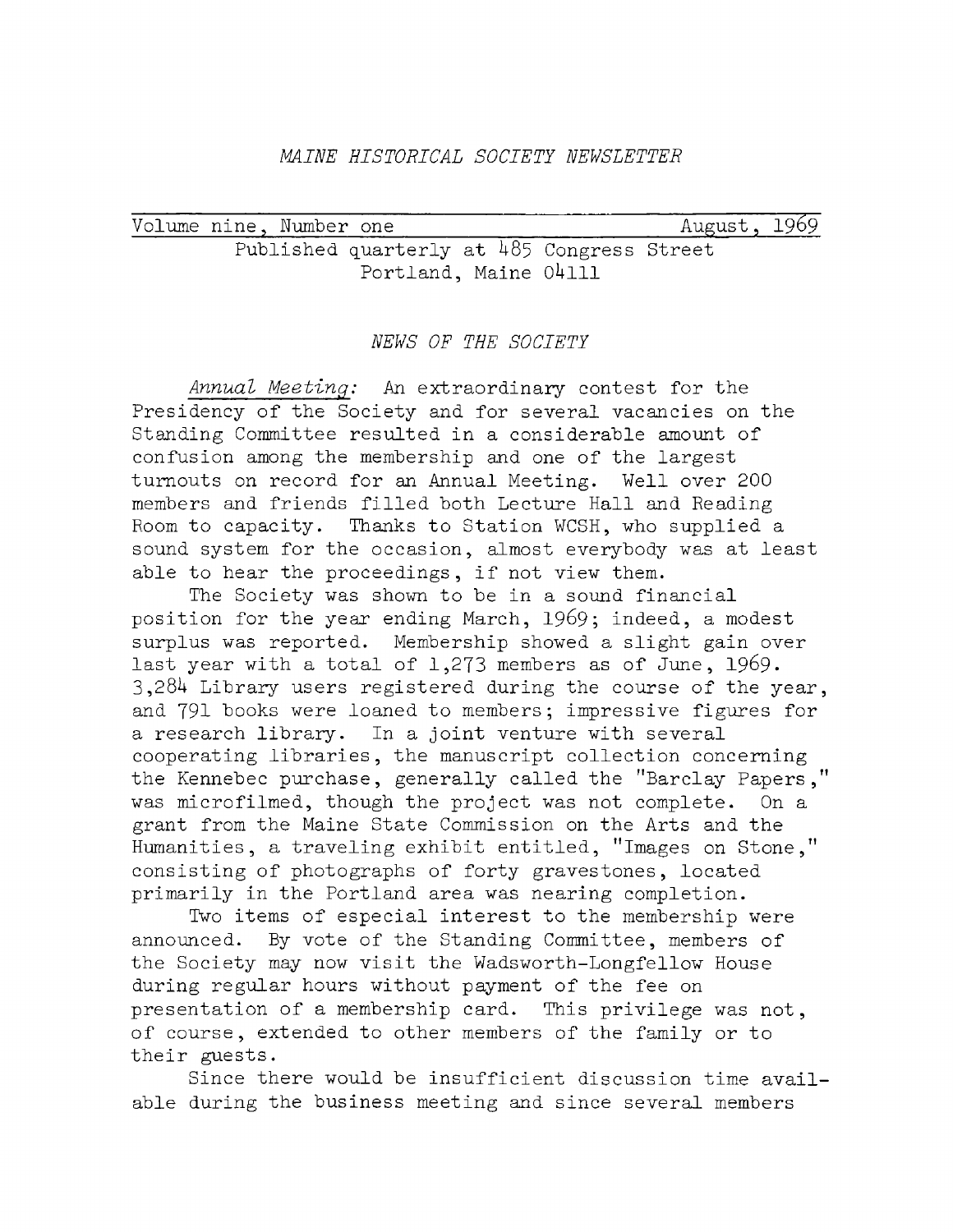felt that there had not been adequate time to acquaint themselves with the proposed bylaws revision, the Standing Committee voted and the membership ordered that a special meeting be held on Friday, September 19, 1969 for consideration of the proposed bylaws. By a two to one vote, the hour for the meeting was set at 7:30 p.m.

With 204 ballots cast, the roster of Officers and Standing Committee members for the years 1969-1970 were elected as they appear listed on the inside front cover of this issue of the Newsletter.

The following Committees were appointed by the President to serve for the year:

*EXECUTIVE COMMITTEE:* Robert G. Albion, Chairman, Roger B. Ray, Miss Elizabeth Ring, Harry W. Rowe, Samuel S. Silsby, Jr. ADMINISTRATIVE ORGANIZATION: Herbert T. Silsby, III, Chairman, William B. Jordan, Jr., Martial D. Maling, Donald L. Philbrick, Roger B. Ray, Samuel S. Silsby, Jr. FINANCE: Martial D. Maling, Chairman, Donald L. Philbrick, Roger B. Ray. *LEGISLATIVE LIAISON:* Loyall F. Sewall, Chairman, Roger B. Ray, Martial D. Maling. *LIBRARY*: Miss Edith L. Hary, Chairman, H. Draper Hunt, III, Miss Elizabeth Ring, Samuel S. Silsby, Jr., Robert L. Volz. *MEMBERSHIP*: Mrs. William E. Clark, Chairman, Mrs. D. Kilton Andrew, Mrs. Edwin L. Giddings, Roger B. Ray, Loyall F. Sewall. *PERSONNEL:* Samuel S. Silsby, Jr., Chairman, Robert G. Albion, Arthur T. Forrestall, Martial D. Maling, Linwood F. Ross. *PUBLICATIONS:* James C. MacCampbell, Chairman, Thomas M. Griffiths, Roger B. Ray, Roger C. Taylor, James B. Vickery, III, L. Kinvin Wroth. *SPECIAL EVENTS:* Arthur T. Forrestall, Chairman, Mrs. William E. Clark, Mrs. William J. Murphy, Earle G. Shettleworth, Jr-, Robert L. Volz. *WADSWORTH-LONGFELLOW HOUSE:* Mrs. William J. Murphy, Chairman, Mrs. Malcolm H. Barto, Mrs. Turner Jones, Christopher P. Monkhouse, Roger B. Ray, Mrs. John B. Sloggett.

Dr. William A. Baker's excellent lecture, "The Boston Boats: From Sail to Steam," is being printed in its entirety in this, and a subsequent issue of the Newsletter.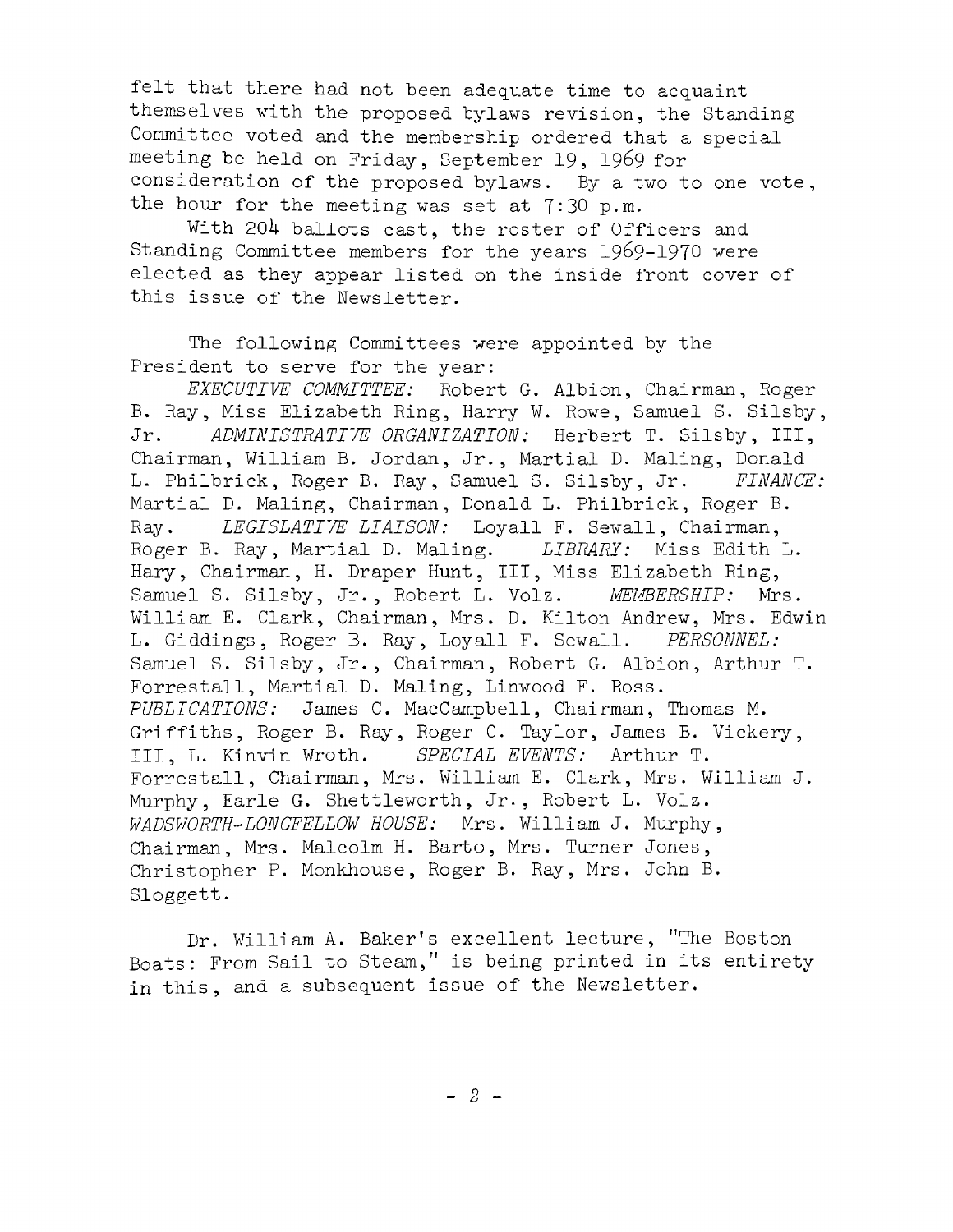*New Members: MAINE:* Auburn, Mrs. Howard H. Child; Augusta, George 0' Connor, Miss Josephine C. Poor, Miss Evelyn J. Scribner, John B. Wlodkowski; Bangor, Edwin A. Churchill; Bath, Alfred T. Holt, Thatcher B. Pinkham; Boothbay Harbor, Leighton R. Cressey: Brunswick, Mrs. Charles E. Kierstead, Samuel A. Ladd, Jr.; Cape Elizabeth, Franklin F. Ferguson; Cumberland Foreside, A. Stephen Riley, Mrs. George D. Woodward; Douglas Hill, Mrs. Donald M. Frost; Eagle Lake, James L. Dumond; Falmouth, William E. Clark, Finland Dumond; Freeport, Miss Dorothy E. Marston; Fryeburg, Philip W. Richards; Gorham, James H. L. Ott, Jr.; Gray, Mrs. James M. McConnell; Hallowell, Mrs. Mary S. Davidson; Madison, Mrs. George S. Robinson; North Haven, John F. Dyer; Old Orchard Beach, Miss Stella M. LePelletier; Portland, Mrs. Laurence R. Davis, Leonard S. Dembowski, James W. Devine, Jr., Mrs. Arthur T. Forrestall, Mrs. Arthur Gronberg, Mrs. William S. Kenyon, Miss Hazel C. Lord, Mrs. Francis M. O'Brien, Jonathan K. Rice, Mrs. Priscilla I. Smith, Mrs. Earle G. Shettleworth, Mrs. Gordon Sprague; Rockland, Roger C. Taylor; South Portland, Mrs. Robert G. Albion, Miss Barbara P. Davis; Tenants Harbor, Miss Nancy S. Link; Union, Miss Isabel C. Abbott, Curtis M. Payson; Wiscasset, Mrs. Bessie L. Stephenson; Yarmouth, Alfred E. Runge, Jr.

*OTHER STATES CALIFORNIA:* Arcadia, Mrs. Leola G. Bushman; Downey, Mrs. Theodore B. Getzler; *MASSACHUSETTS*: Cambridge, Jerome E. Anderson; Chestnut Hill, Miss Wendy P. White; Swampscott, Mrs. Lawrence A. Sager; *NEW HAMPSHIRE*: Keene, Philip C. Dyer; North Conway, Mrs. Ann Fritz; NEW *YORK:* Schenectady, Ralph W. Robbins; *PENNSYLVANIA*: Paoli, George L. Haskins; *RHODE ISLAND:* Warwick, Mrs. Robert M. Sherman. *CANADA QUEBEC PROVINCE*: Beaconsfield, Albert A. Boles.

Mrs. Grace Morse Frank, friend and supporter of many civic and cultural groups in the city of Portland, and Life Member of Maine Historical Society, died in June of this year. As of August, twenty-one donors have made contributions to the Society in her memory.